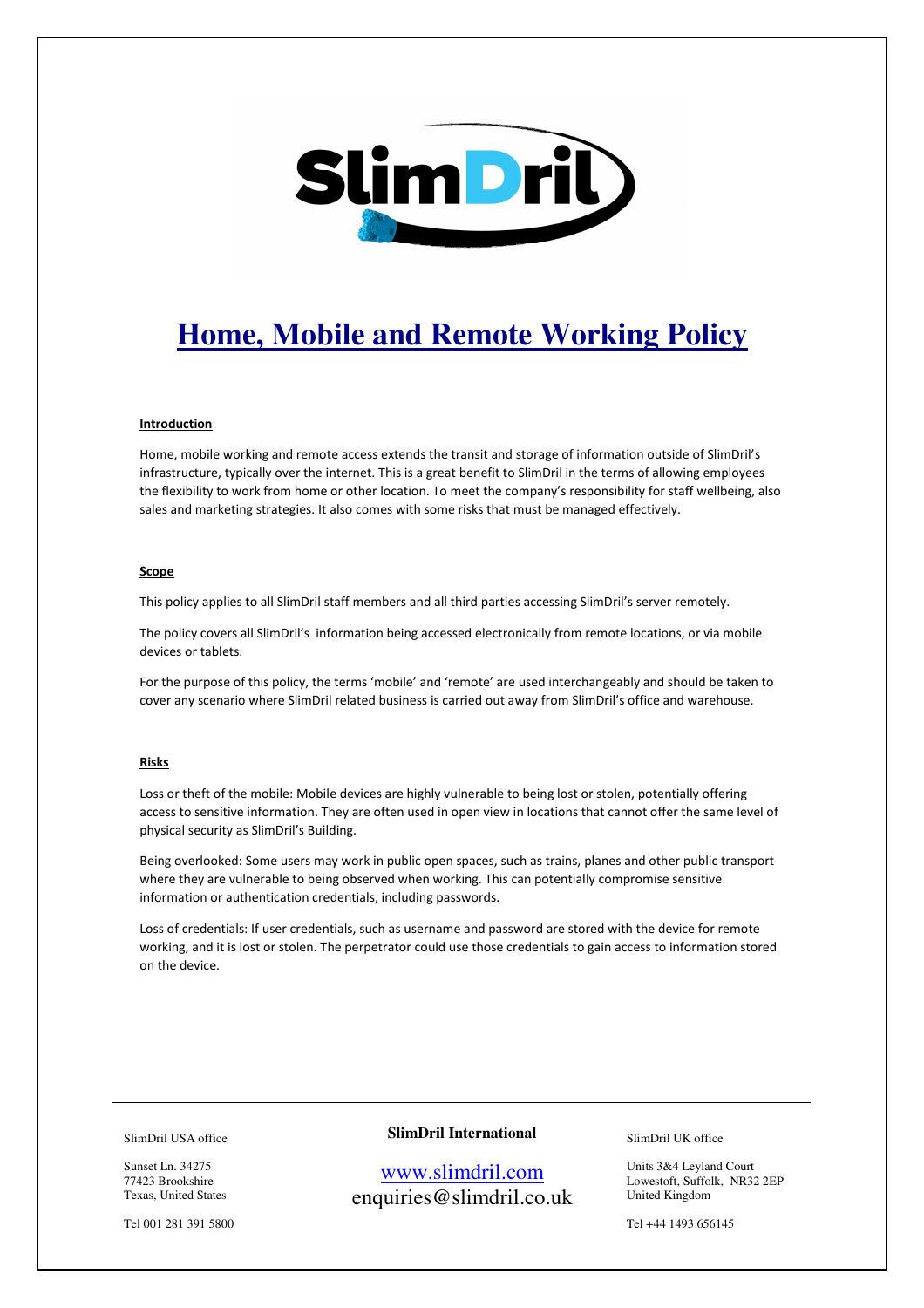Unauthorised access to the server: If the device is lost or stolen, and the perpetrator has the operators credential. This could allow access to sensitive company data.

### Policy

SlimDril's managers should ensure that processes are in place to authorise remote access and mobile working.

Where third parties have been permitted to access SlimDril's systems remotely, they should ensure that appropriate contracts are in place to cover such access. In addition, that said contracts are regularly reviewed to ensure compliance with this and other information security policies.

SlimDril staff members working on mobile devices should ensure that they are authorised to do so, and that access is in accordance with this policy.

In order to assure the confidentiality and integrity of SlimDril's systems and information, only approved technologies may be used for home or mobile working.

#### Working from home

All SlimDril policies on data protection apply when a member of staff takes work containing personal information away from the office to their home.

# Using mobile devices

Some SlimDril staff have laptops, which are convenient to use when working from home or when travelling, however measures should be taken to protect the individual and SlimDril's security. To conform with SlimDril's policy the following basic principles should be followed:

Laptops should be password protected

Protect your logins and passwords

Take extra care about the physical security of the laptop

Make sure that copies of all important files on the laptop are backed up onto SlimDril's server

For the purpose of ensuring appropriate security and anti-virus protection, SlimDril purchased and maintain IT equipment is the preferred means of operating from home or whilst travelling.

#### SlimDril USA office

Sunset Ln. 34275 77423 Brookshire Texas, United States

Tel 001 281 391 5800

# **SlimDril International**

www.slimdril.com enquiries@slimdril.co.uk SlimDril UK office

Units 3&4 Leyland Court Lowestoft, Suffolk, NR32 2EP United Kingdom

Tel +44 1493 656145